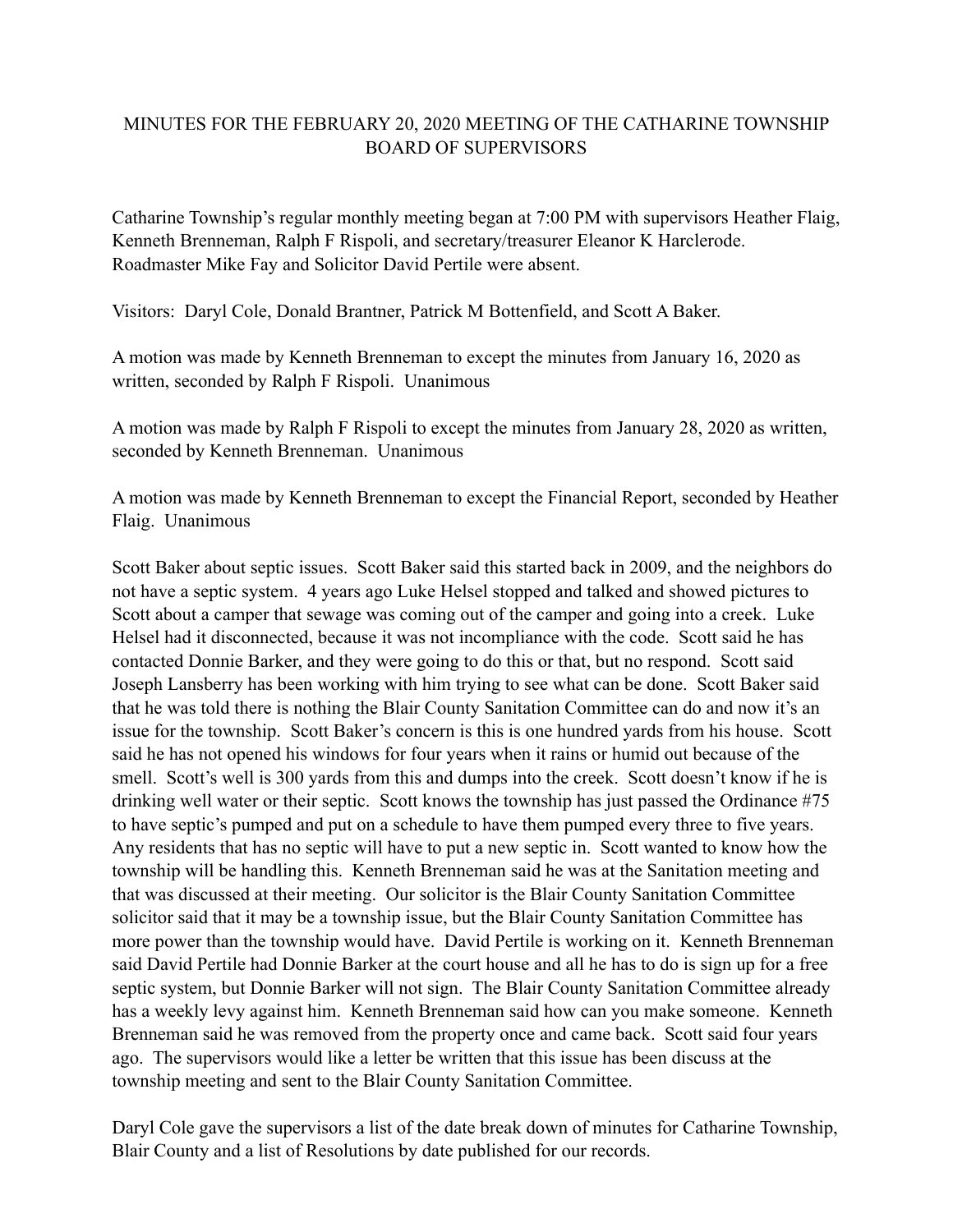Kenneth Brenneman said he talked to Wendell Hursh on Tuesday about the curb, and then Wendell said he met with Mike Fay and PennDOT. They are working with a contractor that is going to do the work. PennDOT wants the work on the curb to be done with a one lane closed. Mike Fay is to get back with the contractor to get an estimate for two flagmen.

Drug & Alcohol Clearinghouse – Eleanor Harclerode said she called PSATS, and their CDL Program initial year's membership is \$150.00. After that it is \$100.00 a year. Current drug tests are \$60.00 each and alcohol tests are \$41.00 each. Lytle Testing is \$100.00 each year. Drug Tests are \$55.00, and Alcohol Tests are \$45.00 each. Once you start then you can go on a random list. A motion was made by Heather Flaig to go with Lytle Testing, seconded by Kenneth Brenneman. Unanimous

Doug Shultz and Evan Helbley bonds – Heather Flaig said she talked to Mike Fay and there were no road damages so the bonds can be release. A motion was made by Heather Flaig to release the bonds, seconded by Kenneth Brenneman. Unanimous

Hazard Mitigation Plan Adoption Notice – We are approved by FEMA for municipal adoption of the new hazard mitigation plan. This will need to be done by resolution at a regular public meeting. The 2013 plan is now out-of-date, and without adoption of this new plan, certain Federal funds, including non-disaster FEMA funding, will not be available. A motion was made by Kenneth Brenneman to adopt **Resolution 02-20-2020-01***,* seconded by Heather Flaig. Unanimous

Boundary & Annexation Survey – David McFarland is BAS contact person for any changes in the municipal boundary changes. David McFarland said there are no changes for Catharine Township.

Procedures for all Subdivision and Land Development - Eleanor Harclerode went over procedures to follow for subdivision and land development. The supervisors would like to table this until they can review everything to see what they would like to do or follow. A motion was made by Heather Flaig to table the Procedures for all Subdivision and Land Development, seconded by Kenneth Brenneman. Unanimous

Williamsburg Borough's bill for the bridge lights - The bill is \$451.54 for the bridge light for 2019. Half of the bill will be \$225.77. A motion was made by Ralph F Rispoli to approve the bridge light for 2019 of \$225.77 to Williamsburg Borough, seconded by Heather Flaig. Unanimous

Theodora Kreitz from Keller Engineer went to a Floodplain Ordinance Training. Theodora Kreitz sent information from the training to the township. Eleanor Harclerode printed the information out for the supervisors to review.

Eleanor Harclerode said last year's audit identified that the township does not have a list of approved fund accounts. Eleanor Harclerode would like to offer the list in this book as our